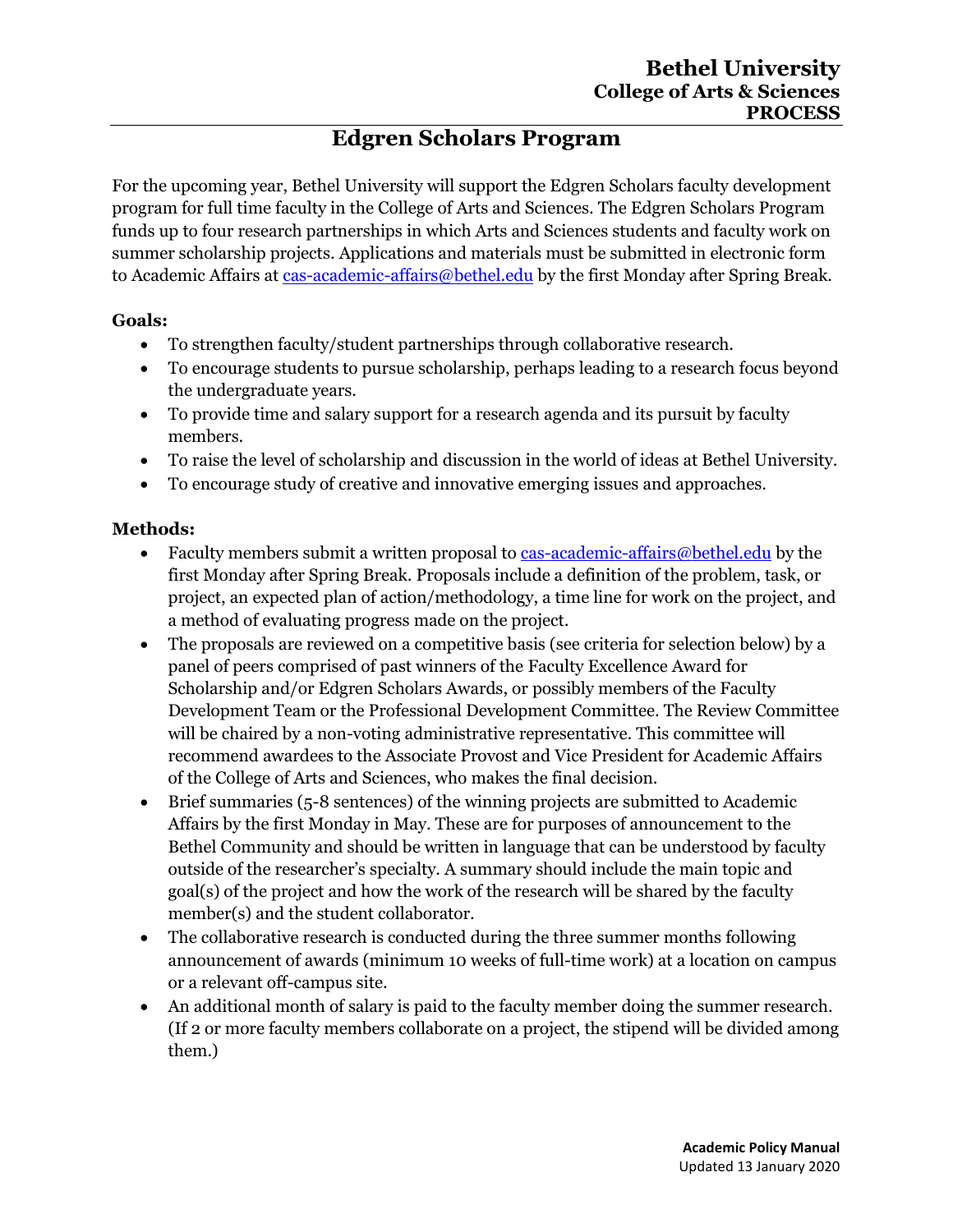- A \$3,000 stipend is paid to the student partner during the 3 summer months. This is considered to be a full-time commitment, so students are not eligible for additional oncampus jobs during the summer.
- Up to \$500 is available for supplies and equipment required for the project (funds are available by reimbursement for actual costs). Faculty may also apply for a Faculty Development Grant if additional funding for supplies or equipment is needed.
- After the summer work is completed, a summary report and self-evaluation of the project outcomes is due in the Academic Affairs Office by the last business day in October.
- Recipients of Edgren Scholars Awards present their research during the following school year in a campus forum, such as Primetime in the BU Library, which is open to all members of the Bethel Community and the broader scholarly community. A reception to honor the faculty members and students will accompany the presentation.

## **Outcomes:**

- A sense of collaboration between faculty and students in the area of scholarly research.
- A scholarly product that has the potential to be disseminated beyond Bethel through academic or professional presentations, publications, or future graduate studies.

# **Criteria for Selection:**

- A faculty/student team must be involved in the task together. The student must have at least one semester of on-campus study remaining at Bethel.
- Faculty members receiving an Edgren Scholars grant shall, prior to the experience, sign a contract promising to return to full-time service at Bethel for a period of one year.
- New applications have priority over those of the same quality from previous Edgren Scholar awardees.

| <b>Item</b>                    | <b>Expectation</b>                                                        |
|--------------------------------|---------------------------------------------------------------------------|
| Threshold                      | Proposal clearly defines problem or research area.                        |
| <b>Expectations:</b>           | The research methodology or action plan is clearly stated.                |
|                                | Outcomes and means of evaluation are clearly stated.                      |
|                                | Time line is provided, minimum 10-week project.                           |
|                                | Student - Faculty collaboration is evident.                               |
|                                | Student and faculty will be available for final report.                   |
| <b>Expectations of Quality</b> | The project's potential for dissemination and impact beyond Bethel is     |
|                                | clear                                                                     |
|                                | The project will raise the level of scholarship and discussion at Bethel. |
|                                | The project has the potential to engage the student in student            |
|                                | research beyond the undergraduate years.                                  |
|                                | The nature and quality of the collaborative approach of the faculty       |
|                                | and student is explicit and clear.                                        |
|                                | The project utilizes, and is manageable within, the time of the grant.    |

# **Review Rubric**